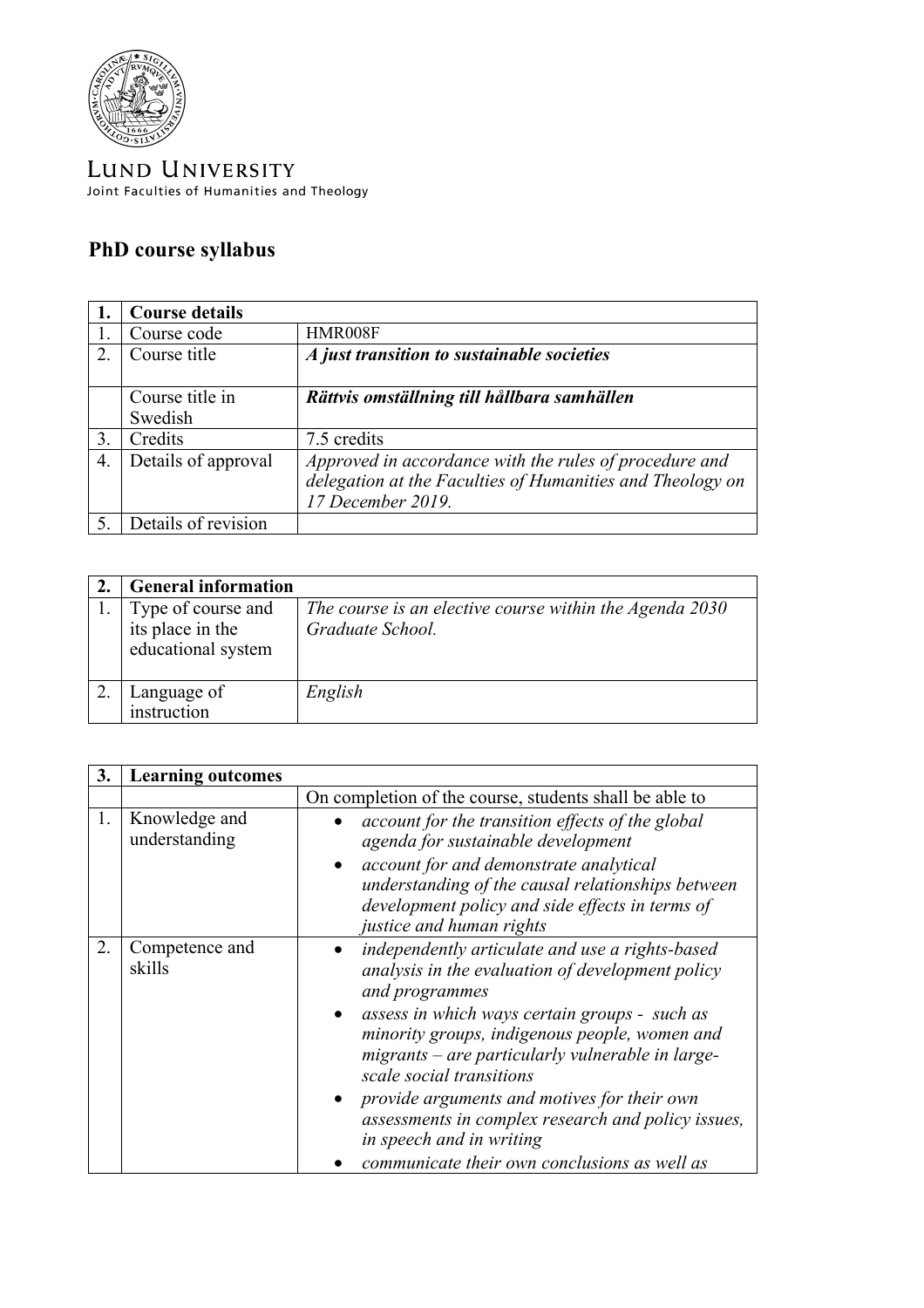|                           | those of others                                                                                                                                                                                                         |
|---------------------------|-------------------------------------------------------------------------------------------------------------------------------------------------------------------------------------------------------------------------|
| Judgement and<br>approach | critically study the current international human<br>rights system as well as the global sustainability<br>goals in the 2030 Agenda in terms of equity<br>analyse and evaluate information on a scientific<br>foundation |

| 4. | <b>Course content</b> |                                                                                                                 |
|----|-----------------------|-----------------------------------------------------------------------------------------------------------------|
| 1. | Brief description of  | The course aims to provide critical perspectives on the                                                         |
|    | the course and its    | global climate goals in the 2030 Agenda and the effects of                                                      |
|    | content including     | the transition to sustainability in terms of equity and                                                         |
|    | details of any sub-   | human rights, particularly for vulnerable groups. The                                                           |
|    | divisions             | course will specifically focus on minority rights, labour                                                       |
|    |                       | rights, gender and migration, as well as indicators and                                                         |
|    |                       | methods to measure development.                                                                                 |
|    |                       | The course is interdisciplinary and covers philosophy, law,                                                     |
|    |                       | sustainability research, and gender studies. The issues                                                         |
|    |                       | raised by the course are pertinent to several of the global                                                     |
|    |                       | goals, including goal 5 (on gender equality), 8 (on decent                                                      |
|    |                       | work and economic growth), 10 (on reduced inequality),                                                          |
|    |                       | 13 (on climate action) and 16 (on peace, justice and strong<br>institutions).                                   |
|    |                       |                                                                                                                 |
|    |                       | In the coming decades, states around the world need to                                                          |
|    |                       | implement comprehensive measures to reach the goals for                                                         |
|    |                       | sustainable development that they have adopted. For some                                                        |
|    |                       | of the goals, such as fighting climate change and reducing                                                      |
|    |                       | global inequality, there is a need for systems change. All                                                      |
|    |                       | major social transitions involve a significant risk that                                                        |
|    |                       | vulnerable individuals and groups will bear a                                                                   |
|    |                       | disproportionate amount of the transition costs, and that                                                       |
|    |                       | their legitimate interests and human rights will not be                                                         |
|    |                       | respected. This course takes a human rights perspective                                                         |
|    |                       | from which this transitional injustice can be studied. The                                                      |
|    |                       | evaluation of social change from a human rights<br>perspective differs analytically from analyses that focus on |
|    |                       | development, human security and economic                                                                        |
|    |                       | considerations. Different policies and programmes that are                                                      |
|    |                       | produced to manage the transition to sustainable                                                                |
|    |                       | development and the lack of response to climate-induced                                                         |
|    |                       | phenomena will be reviewed based on their impact on                                                             |
|    |                       | human rights. This includes climate migration, which is                                                         |
|    |                       | not currently recognised in international law but which                                                         |
|    |                       | amounts to a significant human rights problem. Other                                                            |
|    |                       | topics include the phasing out of fossil fuels (e.g. the                                                        |
|    |                       | closure of coal power plants), the expansion of bioenergy                                                       |
|    |                       | and renewable energy (e.g. water and wind power),                                                               |
|    |                       | measures to protect forests (e.g. REDD+). Different cases                                                       |
|    |                       | highlight different human rights issues as well as different                                                    |